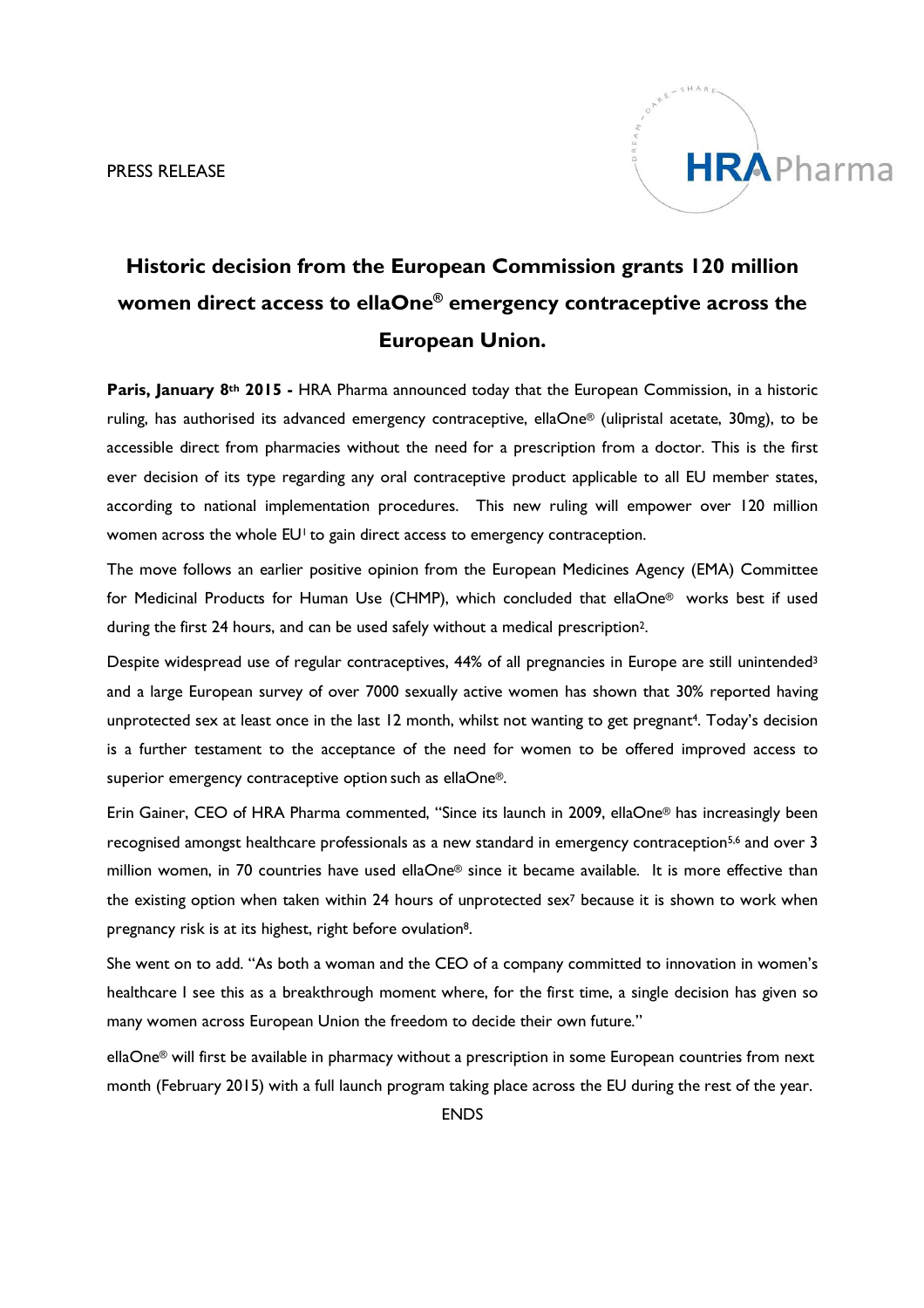

### **About HRA Pharma**

HRA Pharma is a privately-held European pharmaceutical company that designs products, devices and supporting services in niche areas of health and makes them available to doctors and patients worldwide. The company targets therapeutic gaps in the areas of reproductive health and endocrinology, and uses innovative marketing solutions and socially-conscious programs to promote healthy management of drugs and diseases. Headquartered in Paris, France and with subsidiaries across Western Europe, HRA Pharma has built a strong network of R&D, manufacturing, distribution and NGO partners which enables it to satisfy critical patient needs and improve patient health in over 80 countries across the globe. Visit www.hra-pharma.com for more information.

#### **About the data**

#### 1- Map of Emergency Contraception access in Europe



Figures show numbers of women of child-bearing age who now have access<sup>1</sup> -<br>\* >48 million women of reproductive age in Greece, Croatia, Germany, Hungary, Italy, and Poland previou \*<br>had no pharmacy access to emergency contraception. Numbers of women calculated from reference 1. † >120 million women of reproductive age now have pharmacy access to emergency contraception<br>Numbers of women calculated from reference 1. 1. United Nations, Department of Economic and Social Affairs, Population Division (2013).<br>World population prospects: The 2012 Revision.

ellaOne® 30mg tablet contains ulipristal acetate and is indicated for emergency contraception within 120 hours (5 days) of<br>unprotected sexual intercourse or contraceptive failure.

Always read the instructions on the package leaflet carefully.

- 2- EMA press release, November 2014
- 3- Guttmacher Institute. Sedgh, et al, Intended and Unintended Pregnancies Worldwide, 2014
- 4- Nappi et al. Use of and attitudes towards emergency contraception: A survey of women in five European countries, Eur Journal of Contraception and Reproductive Health Care. 2014; 19(2): 93-101.
- 5- ISGE statement on oral emergency contraception, Gynecol Endocrinol, 2014; 30(10): 681–682